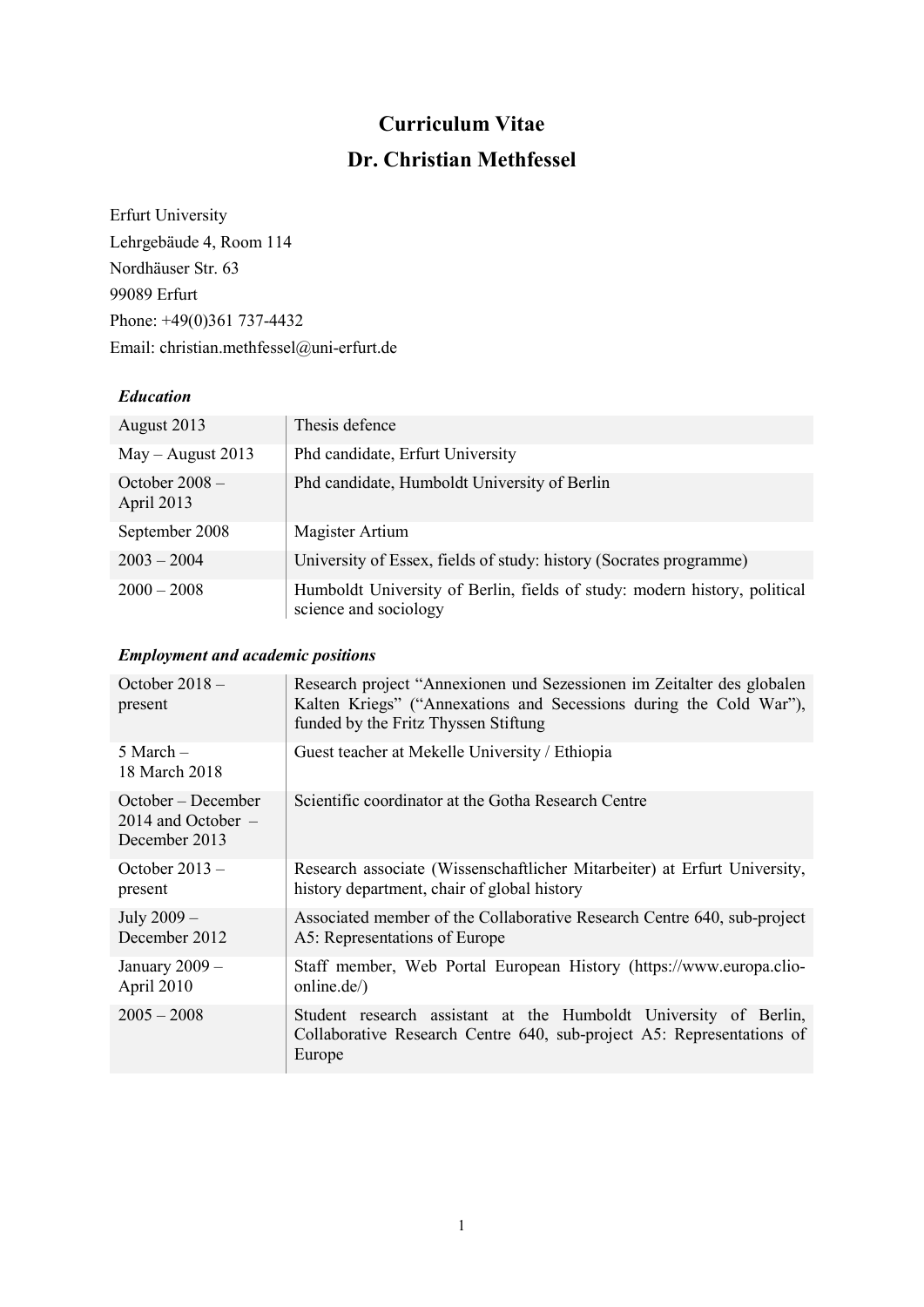### *Scholarships and grants*

| October $2018-$<br>present       | Fritz Thyssen Stiftung, funding of the research project "Annexionen und<br>Sezessionen im Zeitalter des globalen Kalten Kriegs" ("Annexations and<br>Secessions during the Cold War") |
|----------------------------------|---------------------------------------------------------------------------------------------------------------------------------------------------------------------------------------|
| 8 November –<br>12 December 2010 | German Academic Exchange Service, travel grant for a research stay in<br>London / United Kingdom                                                                                      |
| May $2009 -$<br>April 2012       | Elsa-Neumann-Scholarship (formally known as NaFöG), PhD scholarship                                                                                                                   |
| $2003 - 2004$                    | Scholarship of the Socrates programme, foreign study year at the University<br>of Essex / United Kingdom                                                                              |

### *Publications*

- Afro-Asian States, the Congo Crisis, and the United Nations: Solidly United in an Anti-imperial Agenda?, in: Transimperial History Blog, 19 August 2021, https://www.transimperialhistory.com/afro-asian-states-the-congo-crisis-and-the-unitednations.
- Telegramme, Läufer, Brieftauben: Kommunikation in Zeiten imperialer Kriege, in: René Smolarski (ed.), Verbindung halten. (Post)kommunikation unter schwierigen Verhältnissen (Post – Wert – Zeichen; 2), Göttingen 2021, pp. 41-62.
- With Florian Wagner, Colonialism: Transimperial Cooperation and the European Idea (1880-1914), in: International Encyclopaedia of Ideas of Europe, 24 August 2020, http://www.ideasofeurope.org/encyclopaedia/interactions/colonialism.
- Rassistische Prestigepolitik mit Kanonenbooten: Die Militäraktion gegen Haiti 1897 und die deutsche Öffentlichkeit, in: Portal Militärgeschichte, 10 June 2019, http://portalmilitaergeschichte.de/methfessel\_prestigepolitik.
- Wohlüberlegter Plan oder gefährliches Abenteuer? Zur Legitimation der deutschen Annexion Kiautschous 1897/98, in: Jan-Hendryk de Boer (ed.), Praxisformen. Zur kulturellen Logik von Zukunftshandeln (Kontingenzgeschichten; 6), Frankfurt a.M 2019, pp. 203-213.
- Kontroverse Gewalt. Die imperiale Expansion in der englischen und deutschen Presse vor dem Ersten Weltkrieg (Peripherien. Beiträge zur Europäischen Geschichte; 3), Vienna 2019.
- Bilder des Westens in der englischen Öffentlichkeit um 1900, in: Riccardo Bavaj/Martina Steber (eds.): Zivilisatorische Verortungen. Der "Westen" an der Jahrhundertwende (1880-1930) (Zeitgeschichte im Gespräch; 26), Berlin 2018, pp. 26-43.
- With Iris Schröder, Antikommunismus und Internationalismus, in: Norbert Frei/Dominik Rigoll (eds.), Der Antikommunismus in seiner Epoche. Weltanschauung und Politik in Deutschland, Europa und den USA, Göttingen 2017, pp. 139-155.
- Appeals for European Solidarity as Calls for Colonial Violence: British and German Public Debates around 1900, in: European Review of History / Revue Europeenne d'Histoire 24/6 (2017), pp. 918-931.
- With Jürgen Dinkel and Florian Greiner: "Murder of a European". Der "bedrohte Europäer" als Leitmotiv im Kolonialdiskurs vom Zeitalter des Hochimperialismus bis zur Epoche der Dekolonisation, in: Zeitschrift für Geschichtswissenschaft 62/3 (2014), pp. 219-238.
- Spreading the European Model by Military Means? The Legitimization of Colonial Wars and Imperialist Interventions in Great Britain and Germany around 1900, in: Comparativ 22/6 (2012), pp. 42- 60.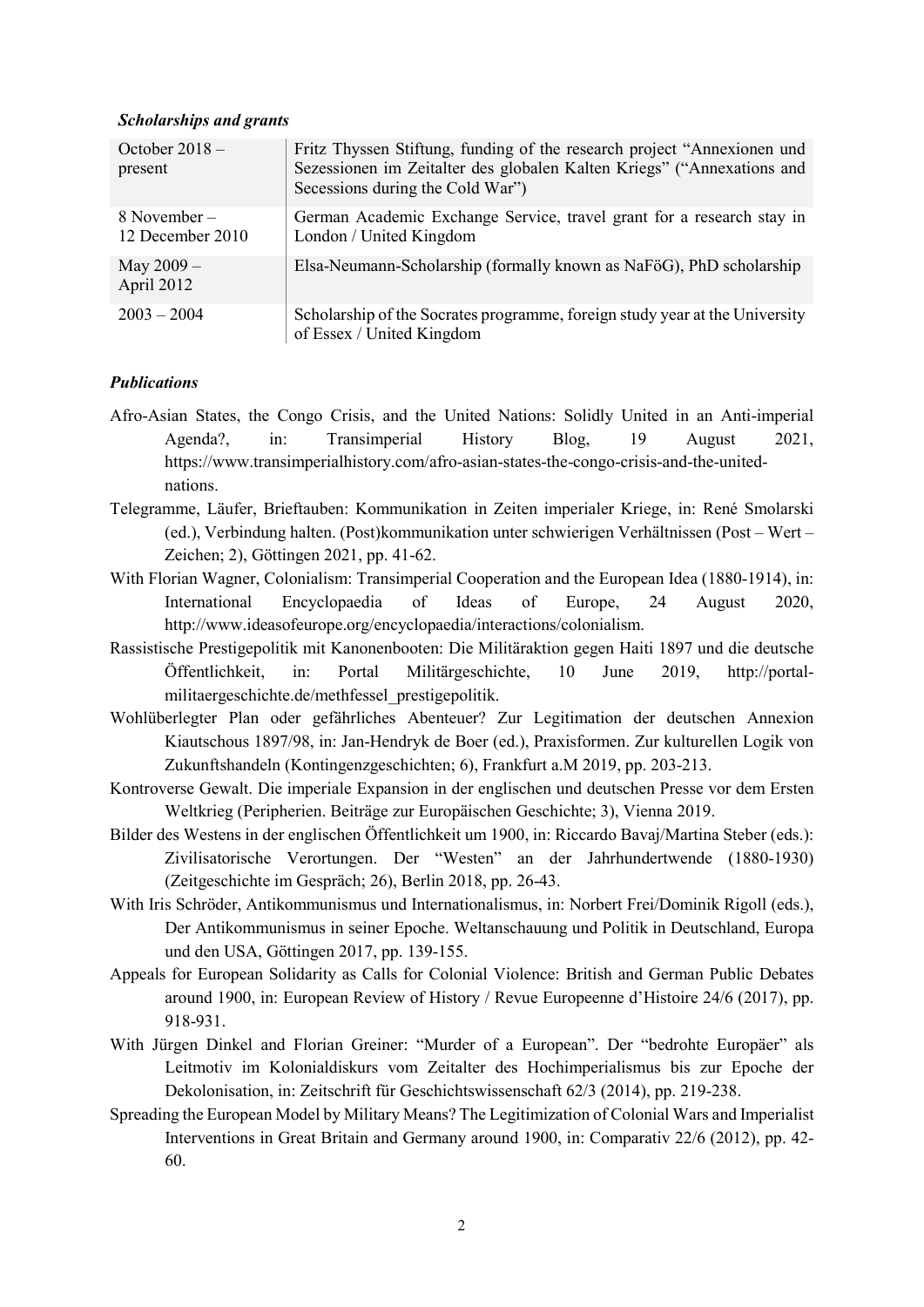- Europa als Zivilisationsmacht. Kolonialkriege und imperialistische Interventionen in der deutschen und britischen Öffentlichkeit um 1900, in: Frank Bösch/Ariane Brill/Florian Greiner (eds.), Europabilder im 20. Jahrhundert. Entstehung an der Peripherie, Göttingen 2012, pp. 54-78.
- "Oxident gegen Orient". Europabilder in der Berliner Morgenpost während des Boxerkriegs, in: Themenportal Europäische Geschichte (2009), https://www.europa.clioonline.de/essay/id/artikel-3563.
- Conference report "The Boxer War and its Media: Making a Transnational Historical Event, 1900 to the Present", in: AHF-Information 196 (2009), https://www.uni-erfurt.de/fileadmin/userdocs/globalgeschichte/Methfessel\_Bericht\_AHF\_2009.pdf.

#### *Conference organisation*

- With Aychegrew Hadera Hailu, Meressa Tsehaye Gebrewahd, and Seife Hailu Gebreslassie: Conference "Africa and the Global Cold War II", Mekelle University (Ethiopia), 25-26 March 2019.
- With Aychegrew Hadera Hailu, Franziska Rantzsch, and Iris Schröder: Workshop "Africa and the Global Cold War", Erfurt University, 5-6 July 2018 (funded by the Fritz Thyssen Stiftung).
- With Florian Wagner: Workshop "Trans-imperial Cooperation and Transfers in the Age of Colonial Globalization", Gotha Research Centre and Erfurt University, 22-24 March 2018 (funded by the Forum for the Study of the Global Condition and the Ernst-Abbe-Stiftung).
- With Haile Muluken Akalu: Workshop "Peace and Conflict in the Horn of Africa: National, Regional and Global Factors", Erfurt University, 9 June 2017.
- With Iris Schröder, Hubertus Büschel, Jonas Brendebach, and Julia Hauser: Workshop "Internationale Organisationen und Räume des Wissens", Gotha Research Centre, 24-25 July 2014.

#### *Conference presentations*

- Ethiopia, Eritrea, and the United Nations: "Strong" and "Weak" States Arguing over the International Order after World War II, 1948-1952, conference "Influence of Choice: Alternative Histories of Non-Hegemonic Foreign Policy in the Cold War", LSE-Ideas (online), 3-4 December 2020.
- Annexionen und Sezessionen im Zeitalter des globalen Kalten Kriegs, workshop "Cold War Studies", Berlin, 9 September 2020.
- "Peaceful and neighbourly relations among States": Concepts of Neighborliness, Territorial Conflicts, and the Global Cold War, conference "Neighborliness in Global Perspective", Erfurt, 12-14 February 2020.
- "The Russians are in a sense in the right": The United Kingdom and the Ogaden War, 1977-1978, conference "Africa and the Global Cold War II", Mekelle University, 25-26 March 2019.
- Ethiopia in the United Nations: Between Afro-Asian Solidarity and Cold War Rhetoric, workshop "Africa and the Global Cold War", Erfurt University, 5-6 July 2018.
- Koloniale Gewalt und die Massenmedien. Imperialkriege in der englischen und deutschen Öffentlichkeit um 1900, workshop "(Post)Kolonialismus und die deutsche Geschichtswissenschaft", University of Hamburg, 11 February 2017.
- European Solidarity for the Sake of Imperial Expansion, Colonialism for the Sake of European Solidarity: English and German Public Debates on Colonial Wars and Imperialist Interventions around 1900, conference "'The Bonds That Unite?' Historical Perspectives on European Solidarity", University of Augsburg, 23-25 June 2016.
- Der "Westen" in der britischen Öffentlichkeit der Jahrhundertwendezeit, workshop "Nation, Kultur und Zivilisation. Der internationale Diskurs über ,den Westen' an der Jahrhundertwende (1880-1930)", Institute of Contemporary History, Munich, 7-8 December 2015.